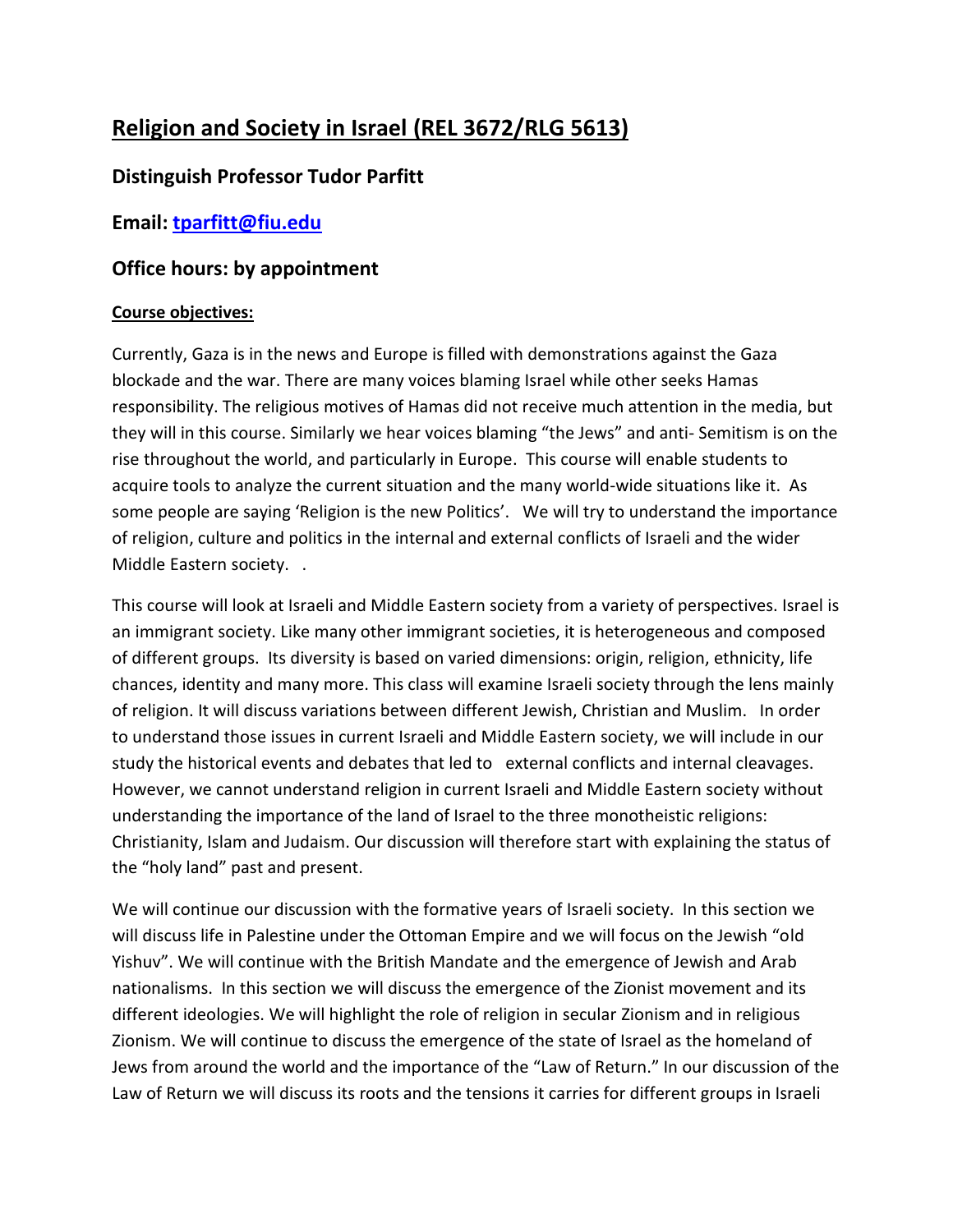society. For the Jews it raises the question of "who is a Jew?" and the status of different Jewish groups (Orthodox, Conservative, Reform and various marginal groupings) in Israel. The other friction has to do with the implications that the "Law of Return" has for non-Jewish citizens of Israel -- Muslims, Christians, Druze, Bedouin, and Circassians. We will discuss the question of being not Jewish in a Jewish state and the voices within Israeli society which demand that Israel be a state of "all its citizens" and not just a "Jewish state." While debating these issues we will discuss the question: Can Israel be both a Jewish and a democratic state?

In the next section we will continue to discuss the role of religion in the Arab Israel conflict past and present. In order to better understand the conflict we will discuss the relationship between Islam and the Jews. This will include a discussion of the position of the Jews in the Quran, the situation of the Jewish communities during the so-called "Golden Age" in Spain to that of Jews more generally living in Muslim countries and under Muslim regimes past and present. We will discuss the role of Islam in the Palestinian national movement, its influence on different factions and its attitude toward non-Muslims. We will look closely at the conflict within the Palestinian movement between religious and secular groups. The last part of the course will discuss the relation of Islam and anti-Zionism and we will finish our discussion with Jihadism both within Palestine and more generally throughout the Muslim world - its meaning and its relation to the State of Israel.

# **Grade Distribution:**

Final exam: 60%

Reaction papers: 30%

To facilitate discussion, students will write "reaction papers" on the readings. Student require writing two reaction papers over the semester. The reaction paper should be part summary of the literature you have read and part criticism of the arguments you have read in the article. You will present your argument at class and be graded upon presentation of your argument.

Class participation (including attendance): 10%

# **Readings:**

# **Week 1: Judaism, Christianity and Islam in the land of Israel**

Read Simon Sebag-Montefiore, (2012) Jerusalem**: The Biography** (Vintage)

## **Week 2: Palestine before Zionism – Arabs Jews and the Ottoman Empire**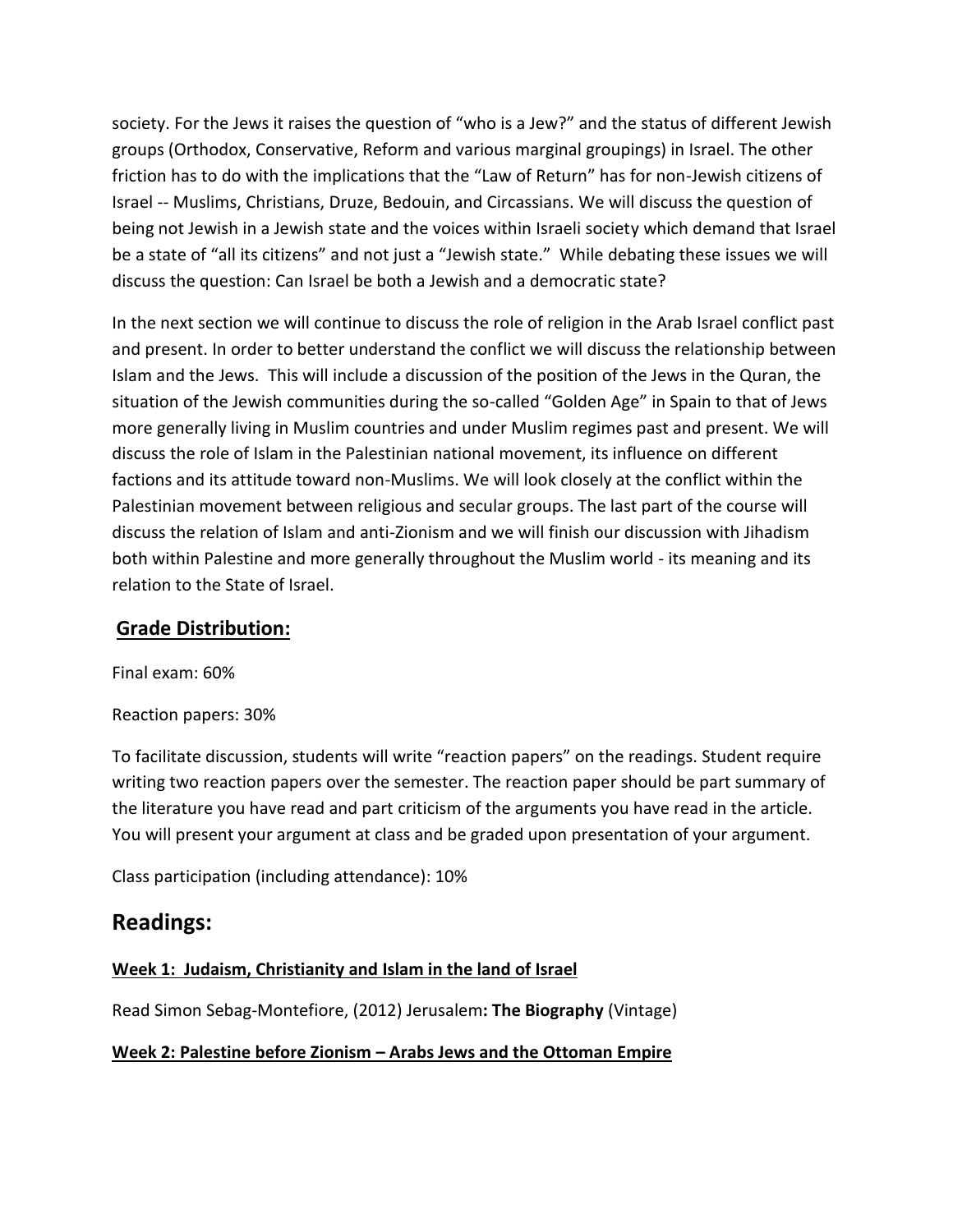Kramer G. (2008) **A history of Palestine, from the Ottoman conquest to the foundation of the state of Israel**. Princeton N.J.: Princeton University Press. Ch. 1, "Names and Borders" pp. 1-2; Ch. 5, "Evolving Nationalism" pp. 101-127; Ch. 6 "Land without people" pp. 128-138

Tudor Parfitt . (1987). **The Jews in Palestine 1800-1882** Royal Historical Society.

Film: Pillar of Fire: Episode 1

#### **Week 3: The Zionist Movement and the Emergence of Jewish Israeli identity**

Maor M. (2009) The History of Zionism in M. Bard and D. Nachmias (Eds.), **Israel Studies Anthology**.

Http://jewishvirtuallibrary.org/jsource/isdf/text/maor.pdf

Almog O. (2000) "Idealistic Euphoria" pp. 23-72 in **The Sabra: The creation of the new Jew**. Berkeley: University Of California Press.

Schwartz, Dov (2008) **Religious Zionism: History and Ideology**. Emunot: Jewish Philosophy and Kabbalah pp. 10- 27

Film: Pillar of Fire Episode 2

#### **Week 4: Religion and Nationalism under British Mandate**

Segev T. (2000) **One Palestine Complete: Jews and Arabs under the British Mandate**. NY: Henry Holt

Rashid Khalidi (2006) **The Iron Cage: The Story of the Palestinian Struggle for Statehood**. Boston: Beacon Press. pp. 1-65

Film: Pillar of Fire Episode 4

## **Week 5: The "Law of Return" and who is a Jew?**

Rebeca Weiner "Who is a Jew" **Jewish Virtual Library**. http://www.jewishvirtuallibrary.org/jsource/Judaism/whojew1.html

Tudor Parfitt and Yulia Egorova (2006) **Genetics, Mass Media and Identity: A case Study of the Genetic Research on the Lemba and Bene Israel**. London: Routledge.

## **Week 6: Jewish and Democratic State?**

Smoocha S. 2002 "The Model of Ethnic Democracy: Israel as a Jewish and democratic state". **Nation and Nationalism**, 8(4) 475-503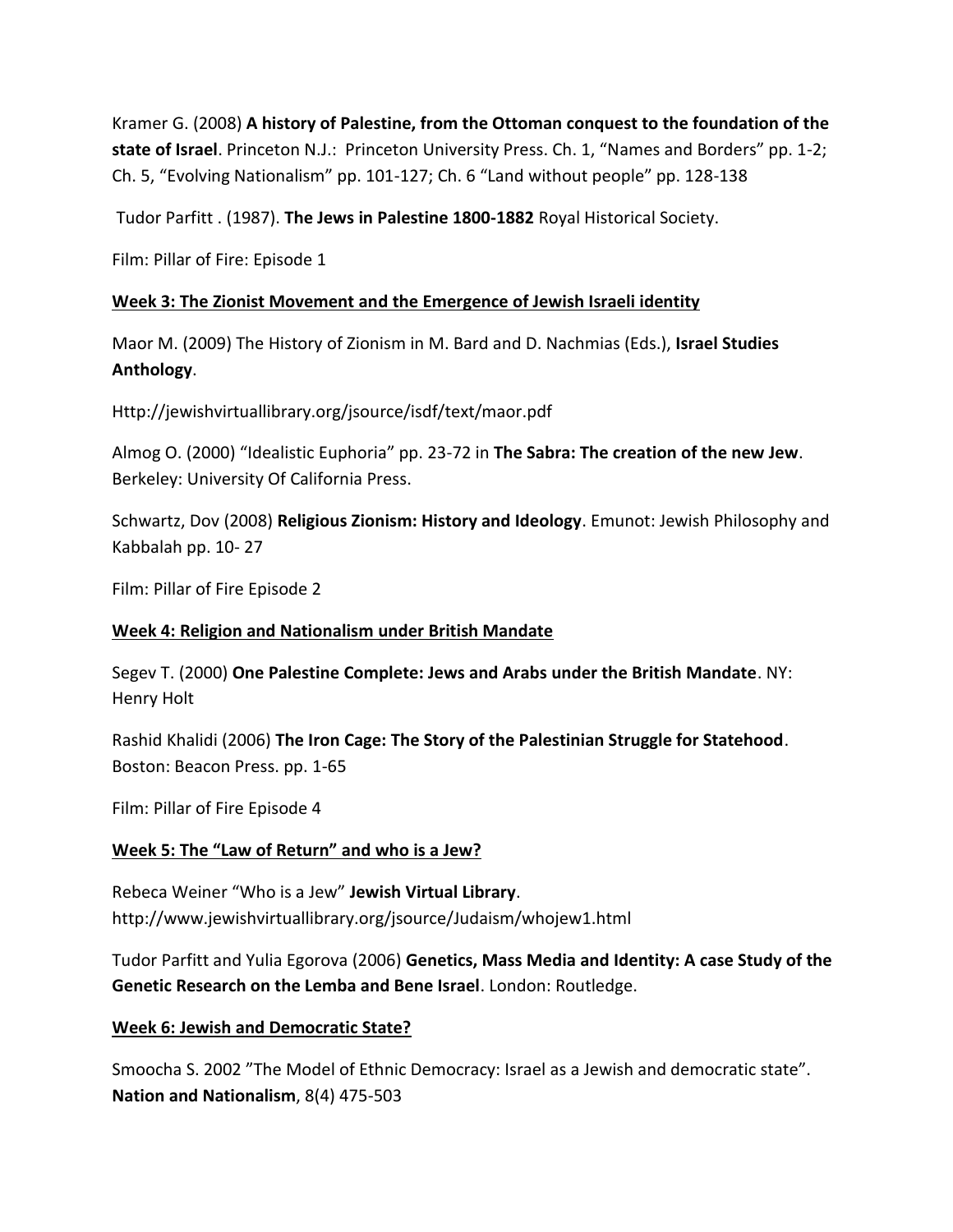Ghanem A., Rouhana N., and Yiftachel O. 1998 Questioning "Ethnic Democracy": A Response to Sammy Samoocha" **Israel Studies** 3(2) 253-267

Reiter Y. 2009 "Israel and its Arab Minority" **Israel Studies Anthology**. http://www.jewishvirtuallibrary.org/jsource/isdf/text/reiter.html

Sa'ar Amalia 1998. "Carefully on the Margins: Christian –Palestinians in Haifa between nation and state" **American Ethnologist** 25(2): 214-239

#### **Week 7: Islam and the Jews**

Bernard Lewis (1987) **The Jews of Islam**. NJ: Princeton University Press.

Norman Stillman (1998**) Jews of Arab Lands: A History and Source Book**. Jewish Publication Society of America.

## **Week 8: Islam and the Palestinian National movement**

Nathan J. Brown (2010) "Religion and Politics in Palestine: Debates about Islam and the Hamas-Fatah Schism" Prepared for **The Transformation of Palestine: Palestine and the Palestinians 60 Years after the 'Nakba',"** Heinrich Böll Stiftung, Berlin

http://www.boell.de/sites/default/files/assets/boell.de/images/download\_de/Dossier\_Palaesti ne Session4 Conference Paper Nathan Brown 09032010.pdf

## **Week 9: Islamism and anti-Zionism**

Yitzhak Reiter (2010) "Religion as a Barrier to Compromise in the Israeli-Palestinian Conflict" in Yakkov Bar Siman Tov (Ed.) **Barriers to Peace in the Israeli-Palestinian Conflict**. The Jerusalem Institute for Israel Studies

http://www.kas.de/upload/dokumente/2011/03/barriers\_to\_peace/chapter6.pdf

http://www.jiis.org/.upload/barriers.pdf

Robert S. Wistrich (2010**) A Lethal Obsession: Anti-Semitism from Antiquity to the Global Jihad**. Random House

#### **Week 10: Jihadism**

John L. Esposito (2003) **Unholy War: Terror in the Name of Islam**. Oxford University Press

The Third Jihad - Radical Islam's Vision for America - (A Clarion Project Film)